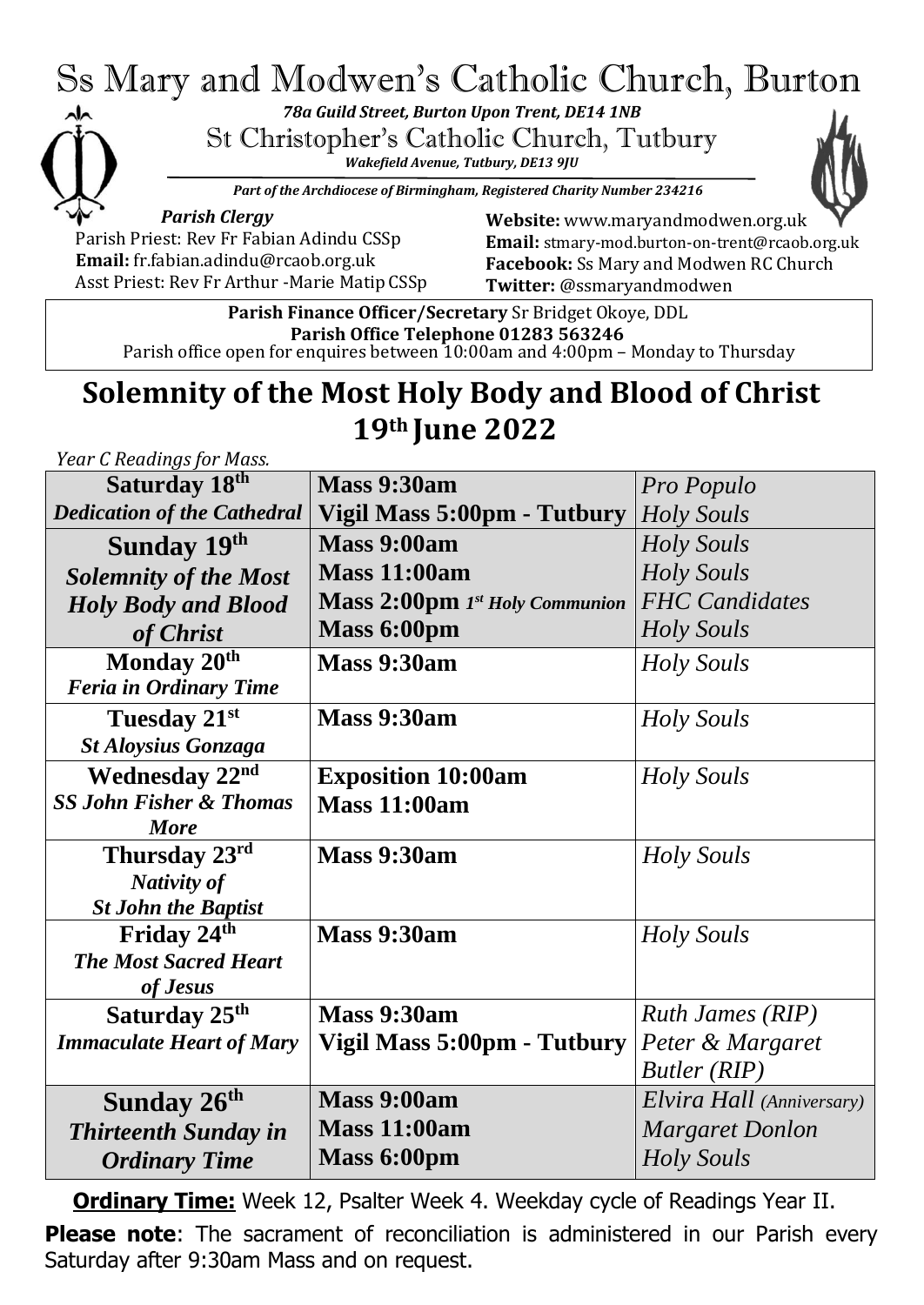### **Please pray for all the sick and housebound of the Parish:**

Mary Conway, Maya Whatton, Damian Walsh, Tony Mulcahy, Pat Lawton, Joe Emery, Sheila Chatterton, Kath Woodyet, Carolyn Edge, Richard Waldron, Andrew Poyser, Sue Rose, Eileen Davis, Chris Morris, Sadie Blackford, Martin Routledge

#### **Eternal Rest Grant Unto:**

Liz Cole, John Fogarty, Joyce Lewis, Michael Cullen, Eva Walkowiak, Katarzyna Panek, **Offertory Collection:**

Offertory collection: Last Sunday: To be published next week

#### **Building & Development / Second Collection:**

B&D collections Last Sunday: To be published next week Development Fund running total: To be published next week Today second collections - **Day for Life** Next Sunday second collections will be for **Peter's Pence**

**OFFERTORY ENVELOPES:** Please collect from the Presbytery after each of today's Masses or from the Parish office from Monday, 21.6.2022

**RETURN TO OPENING OF THE CHURCH DOORS:** Following the directives of the Bishops' Conference on return to Sunday obligation and the suspension of our streaming services, the doors of our Church will now be open after Mass each day until 5pm. This is to make room for private prayers and devotions as was the case before the pandemic.

**ST MOD'S TIDDLERS:** FRIDAY'S 10:00am to 11.30am in the Parish Hall. There will be an assortment of Toys on offer, crafts, messy play, mark making, stories and songs. Tea/coffee & biscuit for adults and a healthy snack for children but also a moment of prayer in church. A Parent/Guardian MUST be with their children at this group.

**REINTRODUCTION OF ALTAR SERVERS:** We are reintroducing altar serving in the Parish. If you or your child wishes to resume altar serving, please contact Fr Arthur or Fr Fabian after Mass or Matthew Mills via email - [mills.matthew530@gmail.com](mailto:mills.matthew530@gmail.com)

**LATEST COVID GUIDANCE – Update (20.3.2022):** Whilst the legal requirements associated with Covid-19 no longer apply the Government continues to advise that we wear a face mask when in enclosed spaces. Therefore, in accordance with this advice, Diocesan guidance and our on-going duty of care for our parishioners, we will continue to:

- Ask you to wear face masks whilst in Church Please bring your own mask and help us to reduce costs.
- Sanitise your hands on entering the Church.
- In addition, **we ask, out of respect for your fellow parishioners, you comply with our measures to reduce the risk of infection and to help ease the anxiety of those parishioners returning to Mass for the first time since the pandemic started.**

Our full guidance is available via a link on the home page of our Parish website, [www.maryandmodwen.org.uk](http://www.maryandmodwen.org.uk/) Thank you for your co-operation at this time.

**GAP YEAR VOLUNTEERING AT SPIRITAN JUST YOUTH PROJECT:** Are you 18 to 25 and wish to support young people in their holistic growth, discover and develop their talents through Chaplaincy and other outreach programs? Please contact Just Youth on [www.justyouth.co.uk](file:///C:/Users/Rosemary/Downloads/www.justyouth.co.uk) and apply**.**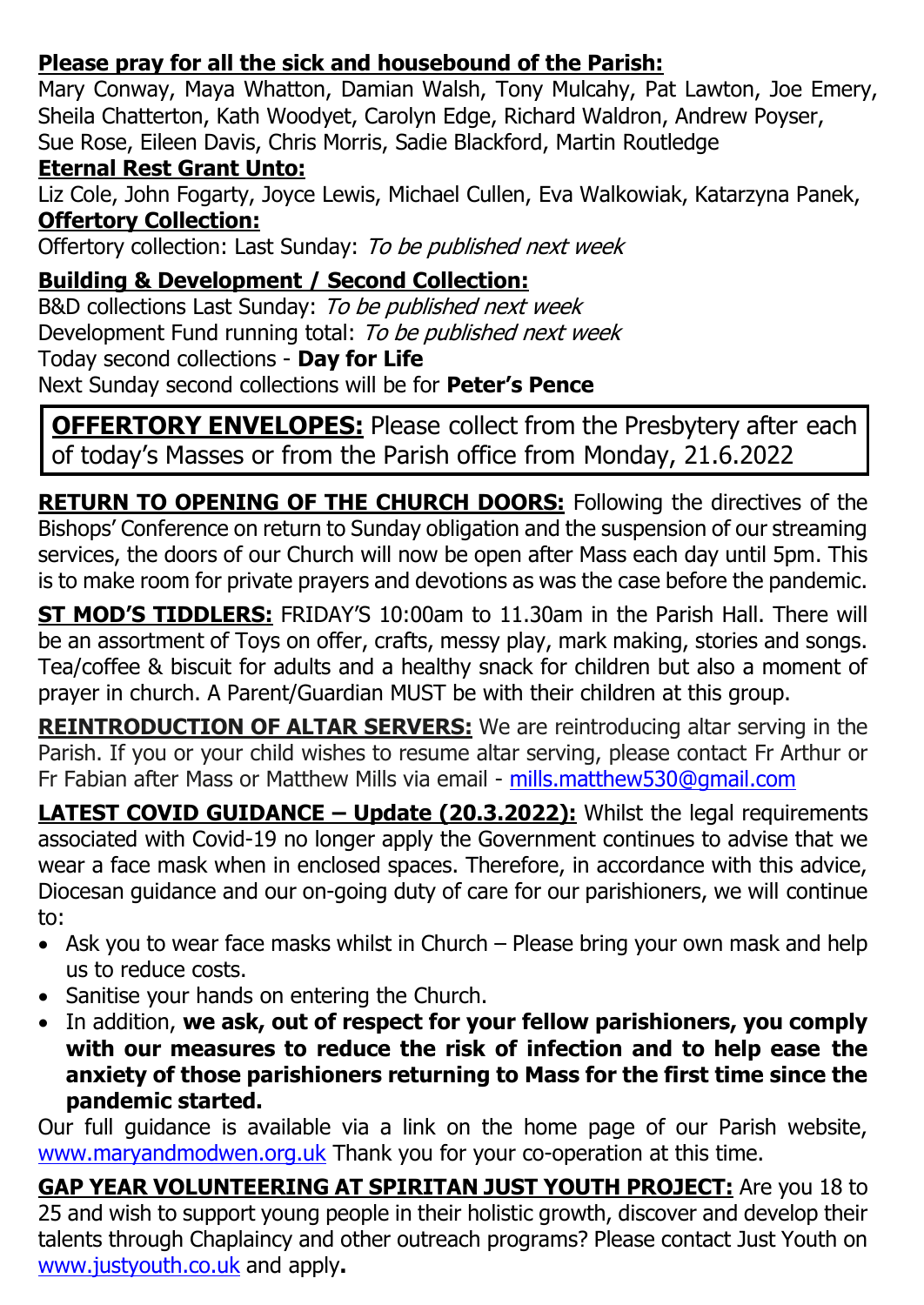**FIRST HOLY COMMUNION MASS:** Mass for the reception of First Holy Communion of our children will take place at  $2:00$ pm,  $19<sup>th</sup>$  June 2022. Please pray for them.

**FEAST OF ST MODWEN:** The Feast of St Modwen which occurs on Tuesday 5<sup>th</sup> July will be elaborately celebrated by our parish on Saturday 9<sup>th</sup> July. As part of that celebration, Mass will be celebrated at 7:00pm during which all active extraordinary ministers of the Eucharist in our parish will renew their commitment. Please book the date in your diary. The following is a message from Mr Paul Moon.

Hi All, As mentioned in last week's newsletter, Fr Fabian recently asked if I'd co-ordinate a group to organise an after-mass social gathering, including food, in the parish centre. My response, given I've not personally been involved in helping organise similar parish events in the past, was a cautious "Yes", though **dependent** on receiving offers of help from both parishioners who've previously been involved in parish centre - based social events and **equally,** offers of help from total `newbies' like me! With 9<sup>th</sup> July fast approaching please e-mail me ASAP [mep853@gmail.com](mailto:mep853@gmail.com) if you are able to help. In anticipation of your positive response, **Thank You, Paul Moon**

**BISHOPS' CONFERENCE ON RETURN TO SUNDAY OBLIGATION:** The excerpt below is from the text of the message of the Catholic Bishop's Conference of England and Wales on return to the obligation of attending Sunday Mass in person.

''We understand there will still be some members of our congregations who, for reasons of health, do not feel safe enough to return to Mass. It has always been the understanding of the Church that when the freedom of any Catholic to attend Mass in person is impeded for a serious reason, because of situations such as ill health, care for the sick or legitimate fear, this is not a breach of the Sunday Obligation.

Our Catholic people and parishes have benefitted during these difficult times from the online streaming of Mass and other services. "Virtual viewing" of Mass online does not fulfil the Sunday Obligation. It may, however, be a source of continual spiritual comfort to those who cannot attend Mass in person, for example those who are elderly and sick, for whom the obligation does not apply. In this context, we recognise gratefully the ministry of those who administer Holy Communion to the elderly, sick and housebound. In the Holy Sacrifice of the Mass, the Lord's Supper, the Lord Jesus entrusted to us the precious gift of Himself. With humility, we glory in being a Eucharistic people for whom attendance at Mass is essential. **Looking forward to the forthcoming feast of Pentecost, we now invite all Catholics who have not yet done so to return to attending Mass in person.''** 

[See our Parish website [www.maryandmodwen.org.uk](http://www.maryandmodwen.org.uk/) for full text of the statement]

**MARCH FOR LIFE, 3 SEPTEMBER 2022:** This year marks the sad milestone of 10 million abortions in the UK since the 1967 Abortion Act. It is more important than ever that all people of goodwill, and especially Catholics, give public witness to the infinite dignity of human life. We can do so at the annual March for Life held on Saturday, 3 September. Bishop Sherrington will celebrate Mass at 11am at St. George's Cathedral, Southwark. Priests are welcome to concelebrate. Life Fest 22 is a pro-life, family-friendly festival held 10.30am-1.30pm at the Emmanuel Centre, Marsham Street SW1P 3DW. The march itself starts at the Emmanuel Centre at 2pm, proceeding to Parliament Square, where there will be testimony and speeches, with the day concluding at 4.30pm. More information can be found at<https://www.marchforlife.co.uk/> Our witness is vital.